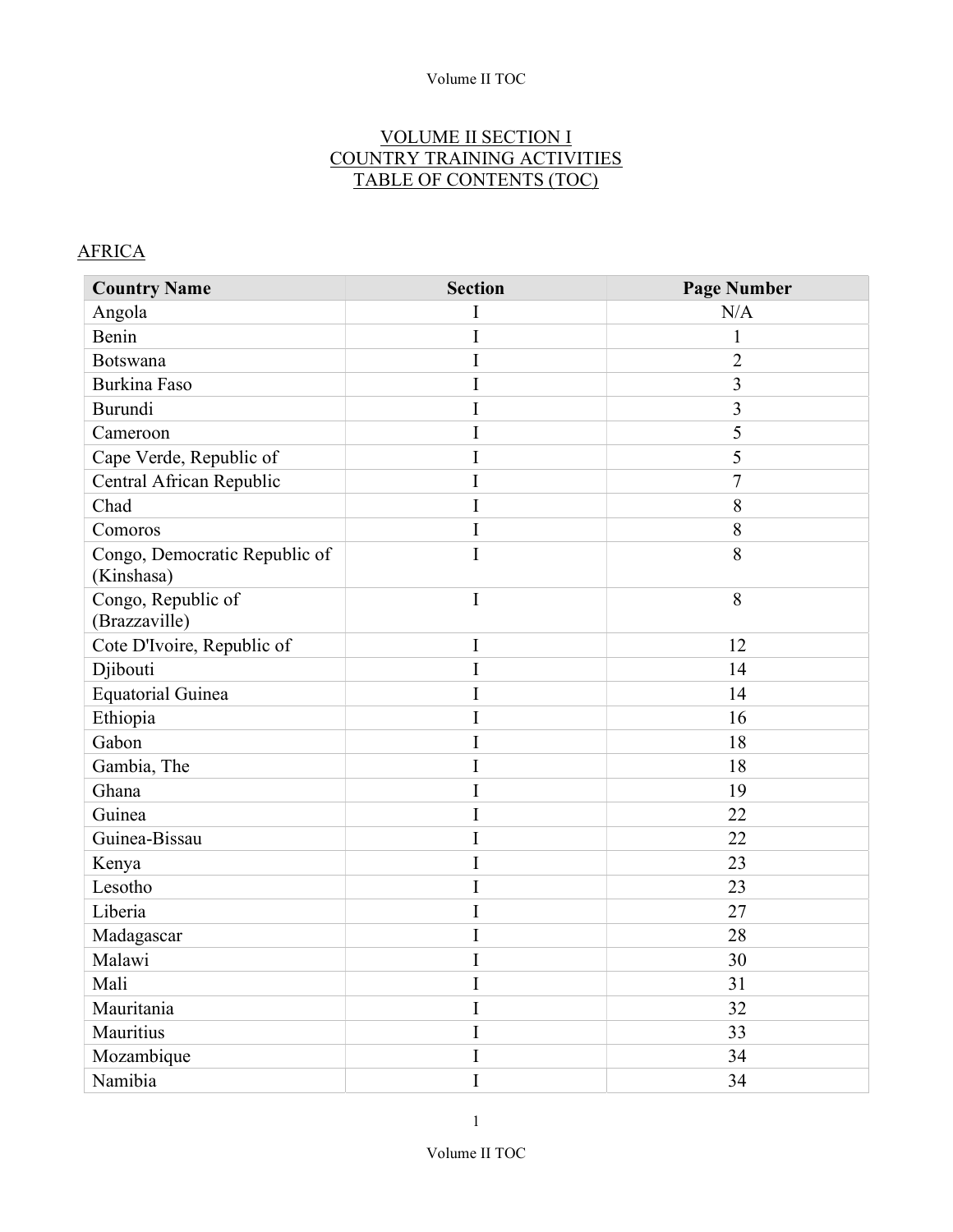| <b>Country Name</b>          | <b>Section</b> | <b>Page Number</b> |
|------------------------------|----------------|--------------------|
| Niger                        |                | 35                 |
| Nigeria                      |                | 38                 |
| Rwanda                       |                | 46                 |
| Sao Tome and Principe        |                | 46                 |
| Senegal                      |                | 48                 |
| Seychelles                   |                | 48                 |
| Sierra Leone                 |                | 51                 |
| Somalia                      |                | 52                 |
| South Africa                 |                | 53                 |
| Swaziland                    |                | 53                 |
| Tanzania, United Republic of |                | 55                 |
| Togo                         |                | 56                 |
| Uganda                       |                | 57                 |
| Zambia                       |                | 59                 |

#### EAST ASIA AND PACIFIC

| <b>Country Name</b>      | <b>Section</b> | <b>Page Number</b> |
|--------------------------|----------------|--------------------|
| <b>Brunei</b>            | $\mathbf{I}$   |                    |
| Cambodia                 | $\mathbf{I}$   | 1                  |
| Fiji                     | $\mathbf{I}$   | $\overline{2}$     |
| Indonesia                | $\mathbf{I}$   | $\overline{3}$     |
| Korea, Republic of South | $\mathbf{I}$   | 10                 |
| Laos                     | $\mathbf{I}$   | 10                 |
| Malaysia                 | $\mathbf{I}$   | 17                 |
| Marshall Islands         | $\mathbf{I}$   | 17                 |
| Micronesia               | $\mathbf{I}$   | 21                 |
| Mongolia                 | $\mathbf{I}$   | 22                 |
| Palau                    | $\mathbf{I}$   | 25                 |
| Papua-New Guinea         | $\mathbf{I}$   | 25                 |
| Philippines              | $\mathbf{I}$   | 26                 |
| Samoa                    | $\mathbf{I}$   | 26                 |
| Singapore                | $\mathbf{I}$   | 38                 |
| Taiwan                   | $\rm II$       | 40                 |
| Thailand                 | $\mathbf{I}$   | 43                 |
| Timor-Leste, Democratic  | $\mathbf{I}$   | 54                 |
| Republic of              |                |                    |
| Tonga                    | $\mathbf{I}$   | 55                 |
| Vietnam                  | $\mathbf{I}$   | 56                 |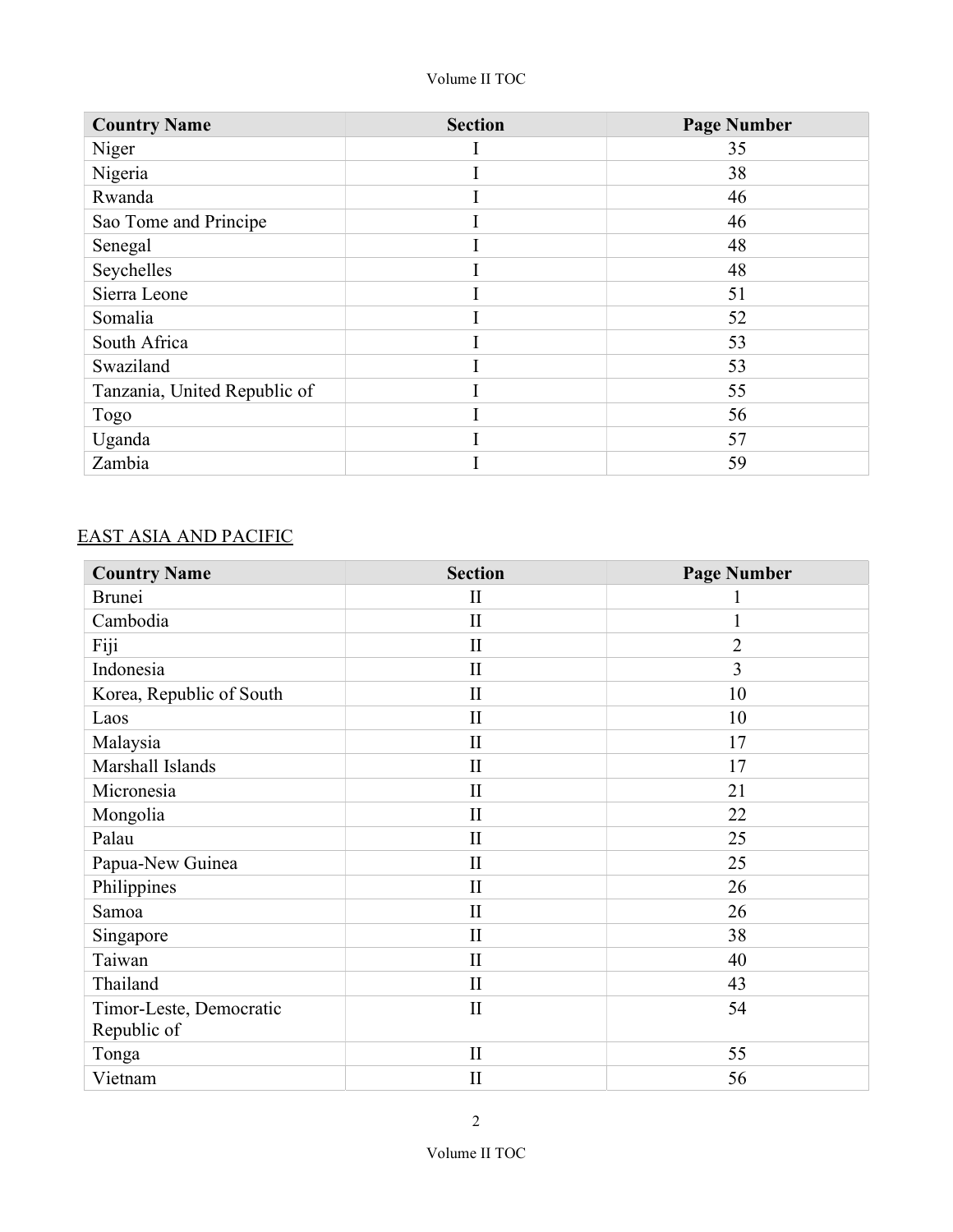## EUROPE

| <b>Country Name</b>     | <b>Section</b> | <b>Page Number</b> |
|-------------------------|----------------|--------------------|
| Armenia                 | Ш              |                    |
| Austria                 | Ш              |                    |
| Azerbaijan              | III            | $\overline{2}$     |
| Bosnia & Herzegovina    | III            | 3                  |
| Cyprus                  | III            | 3                  |
| Finland                 | III            | 5                  |
| Georgia                 | III            | 6                  |
| Ireland                 | III            | 10                 |
| Kosovo                  | Ш              | 11                 |
| Macedonia               | Ш              | 12                 |
| Malta                   | Ш              | 14                 |
| Moldova                 | III            | 16                 |
| Montenegro, Republic of | III            | 17                 |
| Serbia, Republic of     | III            | 19                 |
| Sweden                  | III            | 20                 |
| Switzerland             | III            | 20                 |
| Ukraine                 | Ш              | 22                 |

## NEAR EAST

| <b>Country Name</b>         | <b>Section</b> | <b>Page Number</b> |
|-----------------------------|----------------|--------------------|
| Algeria                     | IV             |                    |
| Bahrain                     | IV             | $\overline{2}$     |
| Egypt                       | IV             | $\overline{4}$     |
| Iraq                        | IV             | 10                 |
| Israel                      | IV             | 14                 |
| Jordan                      | IV             | 16                 |
| Kuwait                      | IV             | 25                 |
| Lebanon                     | IV             | 26                 |
| Libya                       | IV             | 26                 |
| Morocco                     | IV             | 31                 |
| Oman                        | IV             | 35                 |
| Qatar                       | IV             | 38                 |
| Saudi Arabia                | IV             | 41                 |
| Tunisia                     | IV             | 51                 |
| <b>United Arab Emirates</b> | IV             | 56                 |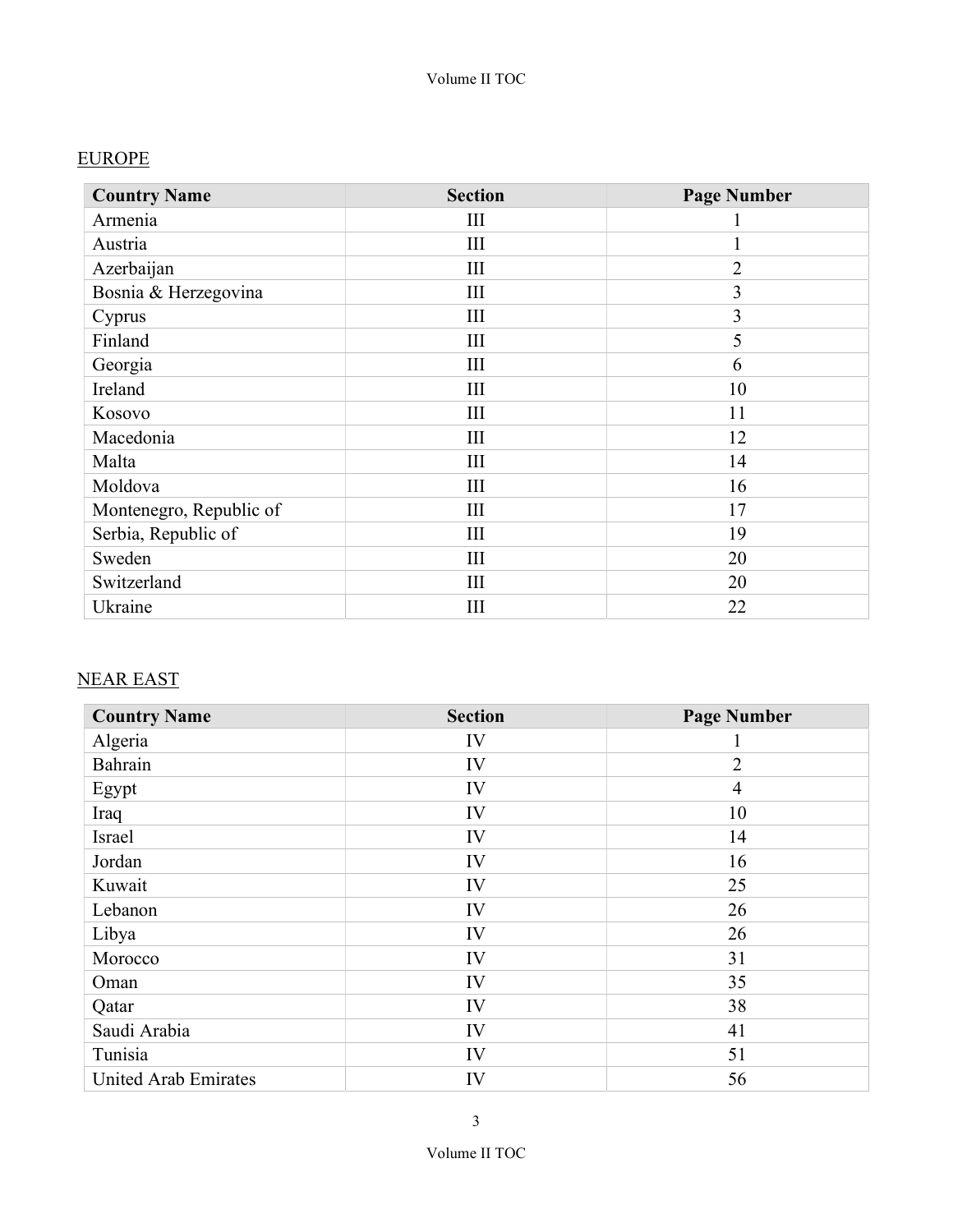| <b>Country Name</b> | <b>Section</b> | <b>Page Number</b> |
|---------------------|----------------|--------------------|
| Y emen              |                |                    |

#### SOUTH CENTRAL ASIA

| <b>Country Name</b>     | <b>Section</b> | <b>Page Number</b> |
|-------------------------|----------------|--------------------|
| Afghanistan             |                |                    |
| Bangladesh              | $\mathbf{V}$   | ∍                  |
| <b>Bhutan</b>           | V              |                    |
| India                   | V              |                    |
| Kazakhstan, Republic Of | $\mathbf{V}$   | ⇁                  |
| Kyrgyzstan              | $\rm _V$       | 7                  |
| Maldives                | V              | 9                  |
| Nepal                   | $\mathbf{V}$   | 11                 |
| Pakistan                | V              | 12                 |
| Sri Lanka               | V              | 15                 |
| Tajikistan              | $\mathbf{V}$   | 15                 |
| Turkmenistan            | $\mathbf{V}$   | 18                 |
| Uzbekistan              | ٦Z             | 19                 |

# WESTERN HEMISPHERE

| <b>Country Name</b> | <b>Section</b> | <b>Page Number</b> |
|---------------------|----------------|--------------------|
| Antigua and Barbuda | VI             | N/A                |
| Argentina           | VI             | 1                  |
| <b>Bahamas</b>      | VI             | 3                  |
| <b>Barbados</b>     | VI             | $\overline{4}$     |
| Belize              | VI             | $\overline{4}$     |
| Bolivia             | VI             | 6                  |
| <b>Brazil</b>       | VI             | 6                  |
| Chile               | VI             | 10                 |
| Colombia            | VI             | 12                 |
| Costa Rica          | VI             | 22                 |
| Dominica            | VI             | 22                 |
| Dominican Republic  | VI             | 24                 |
| Ecuador             | VI             | 26                 |
| El Salvador         | VI             | 28                 |
| Grenada             | VI             | 28                 |
| Guatemala           | VI             | 30                 |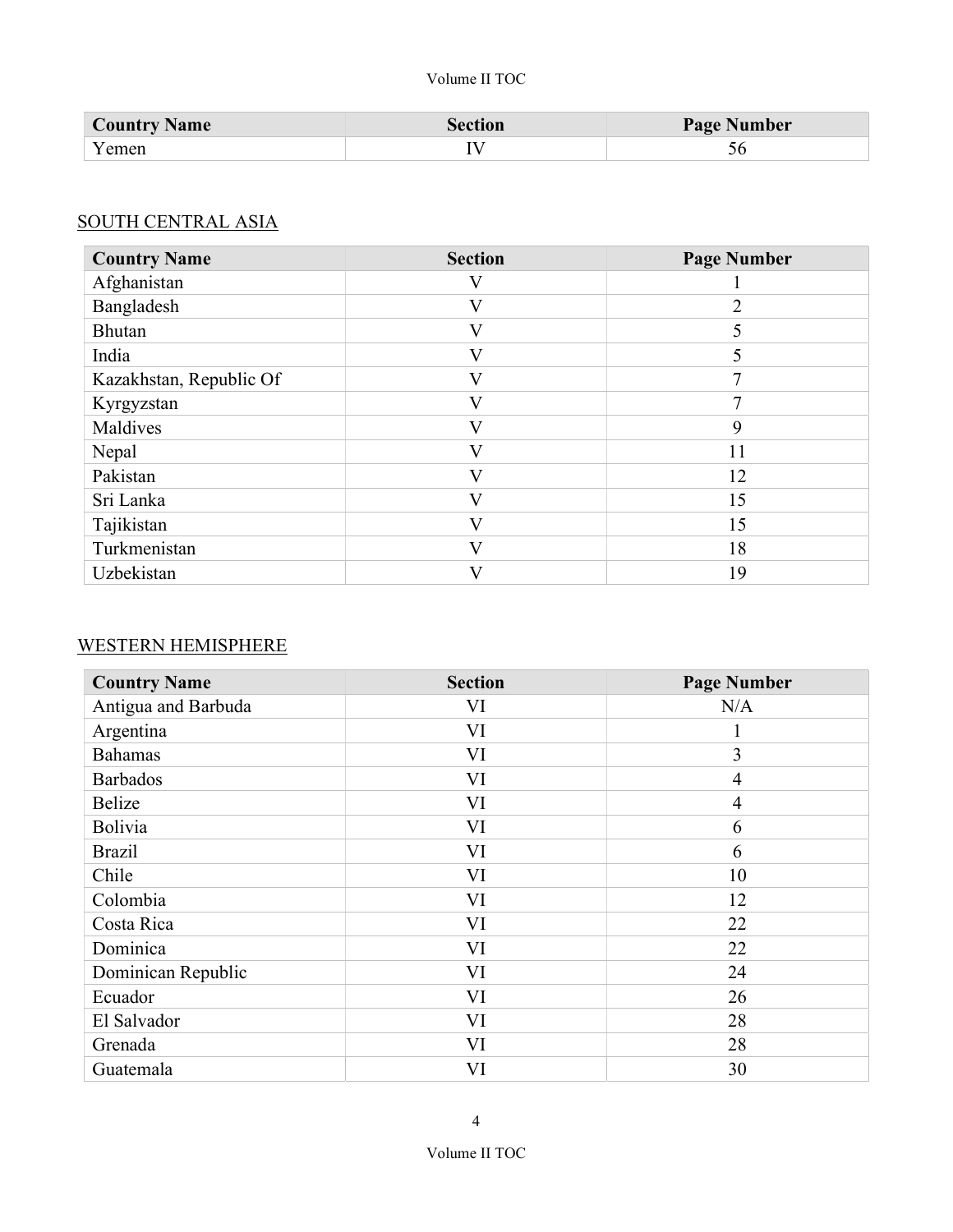| <b>Country Name</b>              | <b>Section</b> | <b>Page Number</b> |
|----------------------------------|----------------|--------------------|
| Guyana                           | VI             | 33                 |
| Haiti                            | VI             | 34                 |
| Honduras                         | VI             | 35                 |
| Jamaica                          | VI             | 37                 |
| Mexico                           | VI             | 38                 |
| Panama                           | VI             | 44                 |
| Paraguay                         | VI             | 48                 |
| Peru                             | VI             | 49                 |
| St Kitts & Nevis                 | VI             | 49                 |
| <b>St Vincent and Grenadines</b> | VI             | 51                 |
| Suriname                         | VI             | 51                 |
| Trinidad and Tobago              | VI             | 53                 |
| Uruguay                          | VI             | 54                 |
| Venezuela                        | VI             | 56                 |